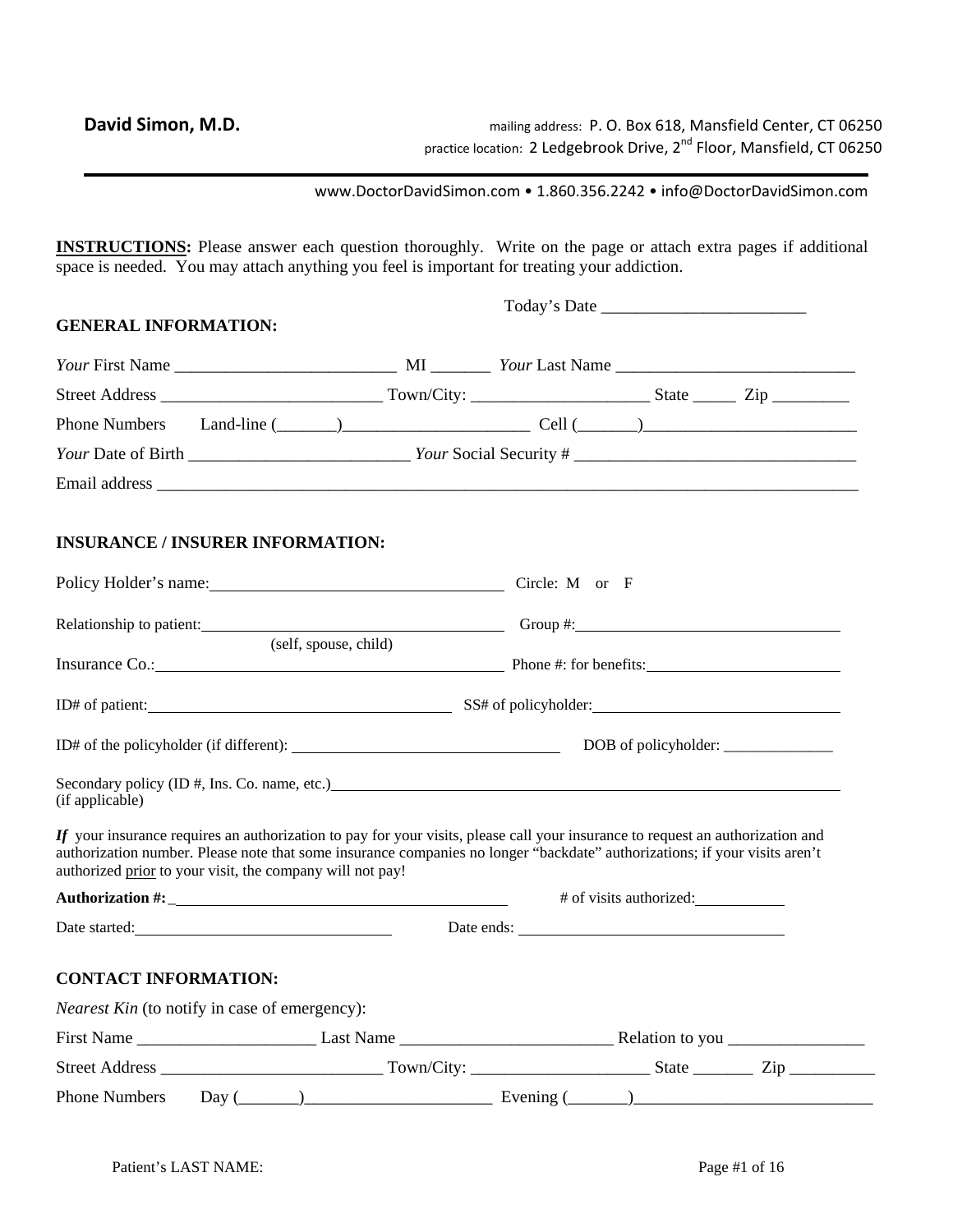|            | Your current <i>Medical Doctor</i> : First Name Last Name: Last Name:                                                                                                                                                                                                                                             |                                                        |                          |            |                                                                                                                                                                                                                                                                     |  |  |  |
|------------|-------------------------------------------------------------------------------------------------------------------------------------------------------------------------------------------------------------------------------------------------------------------------------------------------------------------|--------------------------------------------------------|--------------------------|------------|---------------------------------------------------------------------------------------------------------------------------------------------------------------------------------------------------------------------------------------------------------------------|--|--|--|
|            |                                                                                                                                                                                                                                                                                                                   |                                                        |                          |            |                                                                                                                                                                                                                                                                     |  |  |  |
|            |                                                                                                                                                                                                                                                                                                                   |                                                        |                          |            |                                                                                                                                                                                                                                                                     |  |  |  |
|            | <b>Phone Numbers</b>                                                                                                                                                                                                                                                                                              |                                                        |                          |            | Phone $(\_\_)$ $\_\_$ Fax $(\_\_)$                                                                                                                                                                                                                                  |  |  |  |
|            |                                                                                                                                                                                                                                                                                                                   |                                                        |                          |            |                                                                                                                                                                                                                                                                     |  |  |  |
|            |                                                                                                                                                                                                                                                                                                                   |                                                        |                          |            |                                                                                                                                                                                                                                                                     |  |  |  |
|            | Specialty (e.g. psychiatrist, psychologist, social worker, substance abuse counselor)_________________________                                                                                                                                                                                                    |                                                        |                          |            |                                                                                                                                                                                                                                                                     |  |  |  |
|            |                                                                                                                                                                                                                                                                                                                   |                                                        |                          |            |                                                                                                                                                                                                                                                                     |  |  |  |
|            |                                                                                                                                                                                                                                                                                                                   |                                                        |                          |            |                                                                                                                                                                                                                                                                     |  |  |  |
|            | <b>Phone Numbers</b>                                                                                                                                                                                                                                                                                              |                                                        |                          |            | Phone $(\_\_)$ $\_\_$ $\_\_$ $\_\_$ $\_\_$ $\_\_$ $\_\_$ $\_\_$ $\_\_$ $\_\_$ $\_\_$ $\_\_$ $\_\_$ $\_\_$ $\_\_$ $\_\_$ $\_\_$ $\_\_$ $\_\_$ $\_\_$ $\_\_$ $\_\_$ $\_\_$ $\_\_$ $\_\_$ $\_\_$ $\_\_$ $\_\_$ $\_\_$ $\_\_$ $\_\_$ $\_\_$ $\_\_$ $\_\_$ $\_\_$ $\_\_$ |  |  |  |
|            | PATIENT INTAKE QUESTIONNAIRE:                                                                                                                                                                                                                                                                                     |                                                        |                          |            |                                                                                                                                                                                                                                                                     |  |  |  |
|            | Your preferred Name/Nickname if different from name above                                                                                                                                                                                                                                                         |                                                        |                          |            |                                                                                                                                                                                                                                                                     |  |  |  |
| F1.        | Marital status:                                                                                                                                                                                                                                                                                                   | $\Box$ Married<br>$\Box$ Divorced $\Box$ Never Married |                          |            | $\Box$ Remarried $\Box$ Widowed $\Box$ Separated                                                                                                                                                                                                                    |  |  |  |
|            | NG3. Sexual orientation: $\Box$ Prefer not to say $\Box$ Heterosexual $\Box$ Homosexual $\Box$ Other                                                                                                                                                                                                              |                                                        |                          |            |                                                                                                                                                                                                                                                                     |  |  |  |
|            | NG5. Are you actively involved in any religion? $\Box$ no                                                                                                                                                                                                                                                         |                                                        |                          | $\Box$ yes |                                                                                                                                                                                                                                                                     |  |  |  |
|            |                                                                                                                                                                                                                                                                                                                   |                                                        |                          |            |                                                                                                                                                                                                                                                                     |  |  |  |
| G6.        | Have you been in a controlled environment in the past 30 days where you were restricted from<br>freely having access to alcohol or drugs? (Circle one of the following six choices).                                                                                                                              |                                                        |                          |            |                                                                                                                                                                                                                                                                     |  |  |  |
|            | $1 = NO$                                                                                                                                                                                                                                                                                                          | $2=JAIL$                                               | 3=ALCOHOL/DRUG TREATMENT |            | 4=MEDICAL TREATMENT                                                                                                                                                                                                                                                 |  |  |  |
|            |                                                                                                                                                                                                                                                                                                                   | 5=PSYCHIATRIC TREATMENT                                |                          |            | $6 =$ OTHER                                                                                                                                                                                                                                                         |  |  |  |
| G7.        | How many days (if any) have you been in a controlled environment?                                                                                                                                                                                                                                                 |                                                        |                          |            |                                                                                                                                                                                                                                                                     |  |  |  |
| M1.        | How many times in your life have you been hospitalized overnight for medical problems, <i>including</i><br>overdoses and "d.t.'s" (do not include hospitalizations for other drug or alcohol treatment,<br>detoxification, psychiatric admissions or psychological problems, or admissions related to childbirth) |                                                        |                          |            |                                                                                                                                                                                                                                                                     |  |  |  |
| M5.        | Do you receive a pension, disability benefits, or "worker's comp" for any <i>physical</i> disability ( <i>do not</i><br>include payments received due to psychiatric or drug abuse disability). (Circle the best choice),<br>$0=NO$<br>$1 = YES$                                                                  |                                                        |                          |            |                                                                                                                                                                                                                                                                     |  |  |  |
| <b>M6.</b> | In the last 30 days, how many days have you experienced medical problems (do not include                                                                                                                                                                                                                          |                                                        |                          |            |                                                                                                                                                                                                                                                                     |  |  |  |

problems if they were caused by alcohol or drugs, such as hangovers, vomiting, lack of sleep, etc.).

 $\mathcal{L}_\text{max}$  and  $\mathcal{L}_\text{max}$  and  $\mathcal{L}_\text{max}$  and  $\mathcal{L}_\text{max}$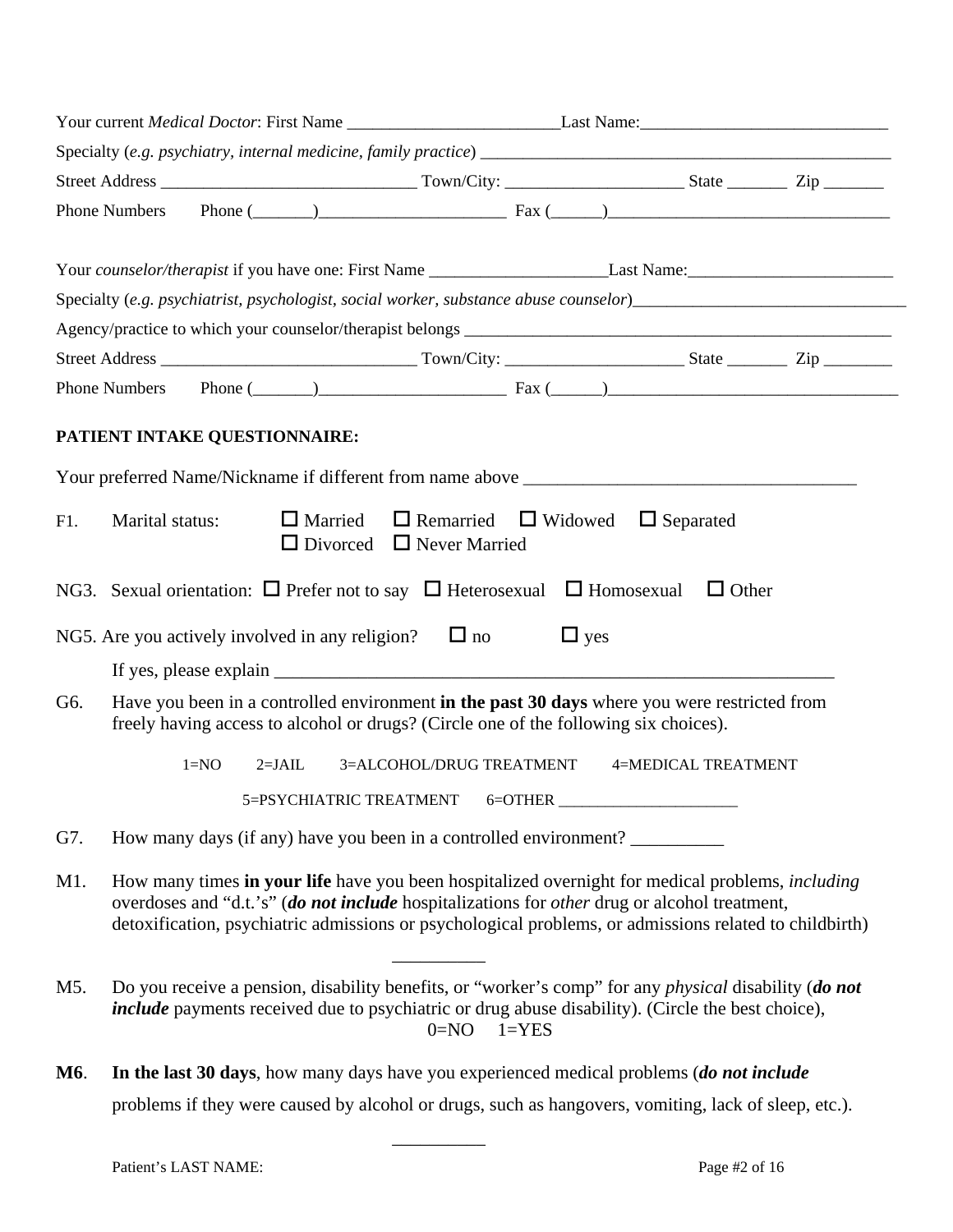| M7.  | In the last 30 days, based on the following scale, how troubled have you been by these medical<br>problems? (Circle one of the following five choices). |  |  |  |  |  |
|------|---------------------------------------------------------------------------------------------------------------------------------------------------------|--|--|--|--|--|
|      | 0=NOT AT ALL<br>1=SLIGHTLY<br>2=MODERATELY<br>4=CONSIDERABLY<br>5=EXTREMELY                                                                             |  |  |  |  |  |
| M8.  | How important is it to you <i>now</i> to get treated for these medical problems?                                                                        |  |  |  |  |  |
|      | 0=NOT AT ALL<br>1=SLIGHTLY<br>2=MODERATELY<br>4=CONSIDERABLY<br>5=EXTREMELY                                                                             |  |  |  |  |  |
| E1.  | What level of education have you completed?                                                                                                             |  |  |  |  |  |
|      | e.g. ninth grade=9, high school graduate or GED=12, two years of college=14,<br>four years of college=16, two years of graduate school=18, etc.         |  |  |  |  |  |
| E2.  | How many <i>months</i> of training, technical or vocational education have you completed?                                                               |  |  |  |  |  |
|      |                                                                                                                                                         |  |  |  |  |  |
| E3.  | Do you have a profession, skill or trade?                                                                                                               |  |  |  |  |  |
|      | (please specify)                                                                                                                                        |  |  |  |  |  |
| E4.  | Do you have a valid driver's license?<br>$1 = YES$<br>$0=NO$                                                                                            |  |  |  |  |  |
| E5.  | If you <i>do</i> have a valid driver's license, do you have an automobile or car available for you to use?                                              |  |  |  |  |  |
|      | $0=NO$<br>$1 = YES$                                                                                                                                     |  |  |  |  |  |
| E8.  | Does someone contribute to your support in any way? $0=NO$<br>$1 = YES$                                                                                 |  |  |  |  |  |
| E9.  | Answer this <b>only</b> if the answer to the above question $(E8)$ was $YES:$                                                                           |  |  |  |  |  |
|      | Does the support that someone else contributes make up most of (the majority of) your<br>$0 = NO$<br>$1 = YES$<br>support?                              |  |  |  |  |  |
| E11: | In the last 30 days, how many days were you paid for working (include working "off the books")?                                                         |  |  |  |  |  |
|      | How much money (dollars) did you receive from the following sources in the last 30 days?                                                                |  |  |  |  |  |
|      | E12.<br>Employment (total "take-home" pay):                                                                                                             |  |  |  |  |  |
|      | E13.<br>Unemployment compensation:                                                                                                                      |  |  |  |  |  |
|      | E14.<br>DPA, public assistance or "welfare":                                                                                                            |  |  |  |  |  |
|      | E15.<br>Pension, disability or social security benefits:                                                                                                |  |  |  |  |  |
|      | E16.<br>"Significant other," family and/or friends:                                                                                                     |  |  |  |  |  |
|      | E17.<br>Illegal or unlawful source(s):                                                                                                                  |  |  |  |  |  |

Patient's LAST NAME: Page #3 of 16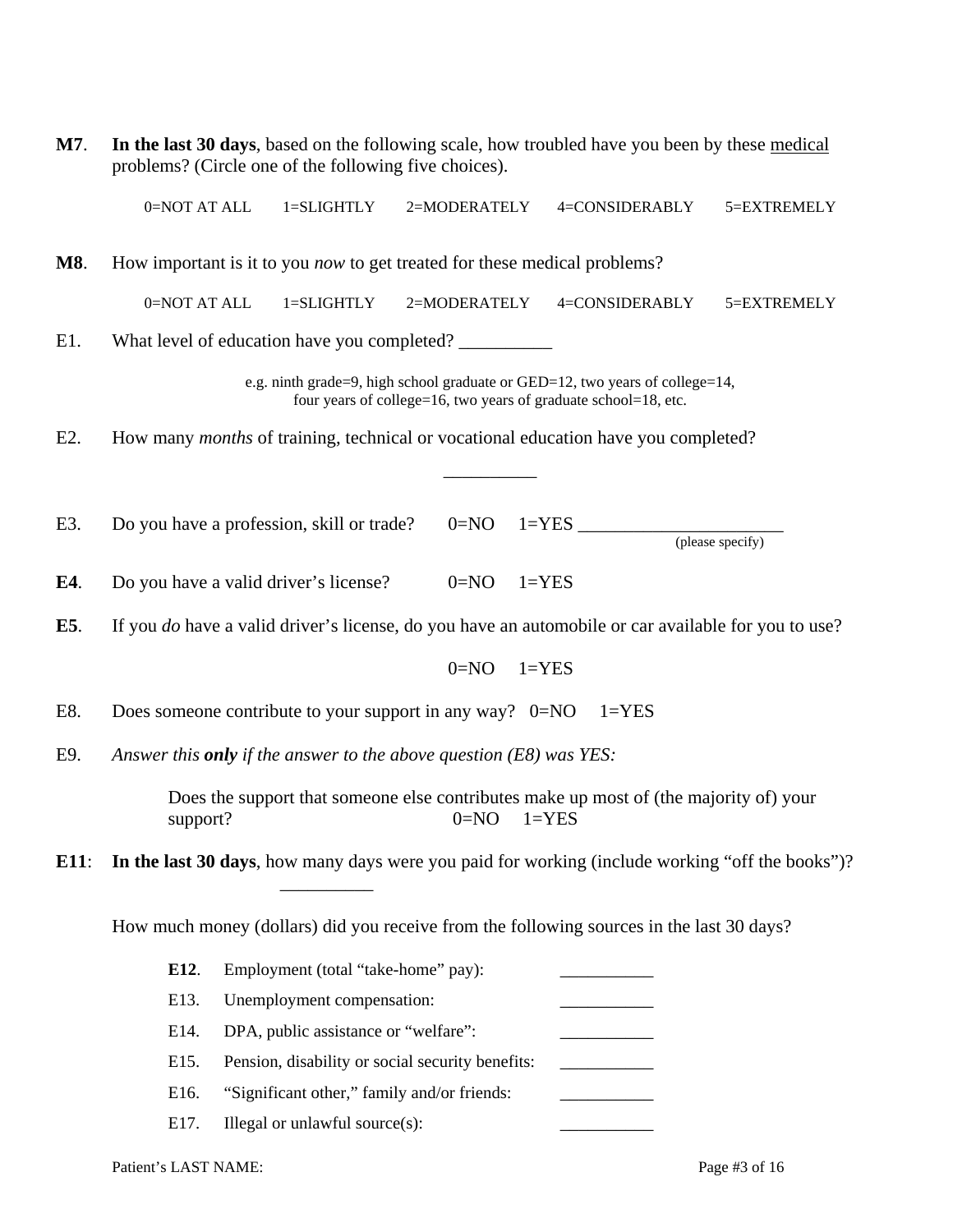|  |  | E18. How many people depend on you for <i>most of</i> their food, shelter, etc? |  |
|--|--|---------------------------------------------------------------------------------|--|
|--|--|---------------------------------------------------------------------------------|--|

E19. In the last 30 days, how many days have you experienced employment problems? \_\_\_\_\_\_\_\_\_\_\_\_\_\_\_\_\_\_\_\_\_\_\_\_\_\_\_\_

E20. In the last 30 days, how troubled or bothered have you been by these employment problems?

0=NOT AT ALL 1=SLIGHTLY 2=MODERATELY 4=CONSIDERABLY 5=EXTREMELY

E21. How important is it to you *now* to get counseling for these employment problems?

| 0=NOT AT ALL | $1 = SLIGHTLY$ | $2=$ MODERATELY | 4=CONSIDERABLY | $5 = EXTREMELY$ |
|--------------|----------------|-----------------|----------------|-----------------|
|              |                |                 |                |                 |

ND1. Write the approximate dates of abuse next to all of the drugs you have used/abused.

| examples: | $'91 - 94$ , $'96 - now$ Marijuana | $9/95 - 4/98$ , $5/99 - now$ Heroin |                |
|-----------|------------------------------------|-------------------------------------|----------------|
|           | Heroin/Morphine                    | Amphetamine                         | Marijuana      |
|           | Methadone                          | Cocaine/Crack                       | <b>LSD</b>     |
|           | <b>Other Opiates</b>               | Crack                               | <b>PCP</b>     |
|           | Sedatives/benzos                   | Tobacco                             | Alcohol        |
|           | <b>Barbiturates</b>                | <b>Other Stimulants</b>             | Inhalants/Glue |

Please fill in the appropriate space below to describe the amount of time you have used the various drugs listed during the lengths of time indicated:

|                                      |              |                 | Route of Administration:            |
|--------------------------------------|--------------|-----------------|-------------------------------------|
|                                      | Amount of    | Amount of years | $1 = \text{oral}$ 2=nasal 3=smoking |
|                                      | days         | During          | $4 = sub-Q$ or "skin popping"       |
|                                      | in the       | your lifetime   | 5=intravenous ("I.V.")              |
|                                      | last 30 days |                 |                                     |
| <b>D1</b> . Any alcohol use at all   |              |                 |                                     |
| D <sub>2</sub> . Alcohol until drunk |              |                 |                                     |
| <b>D3.</b> Heroin, p-dope            |              |                 |                                     |
| D4. Methadone/LAAM                   |              |                 |                                     |
| <b>D5.</b> Other opiates             |              |                 |                                     |
| <b>D6.</b> Barbiturates              |              |                 |                                     |
| <b>D7.</b> Other sedatives/benzos    |              |                 |                                     |
| D8. Cocaine                          |              |                 |                                     |
| <b>D9.</b> Amphetamines              |              |                 |                                     |
| D10. Cannabis, THC, pot              |              |                 |                                     |
| D11. Hallucinogens/LSD/PCP           |              |                 |                                     |
| D12. Inhalants, glue, etc.           |              |                 |                                     |
| <b>D13.</b> Two or more substances   |              |                 |                                     |
| used per day                         |              |                 |                                     |

D14. Which of the above substance(s) is the biggest (major) problem?  $\frac{1}{\sqrt{1-\frac{1}{\sqrt{1-\frac{1}{\sqrt{1-\frac{1}{\sqrt{1-\frac{1}{\sqrt{1-\frac{1}{\sqrt{1-\frac{1}{\sqrt{1-\frac{1}{\sqrt{1-\frac{1}{\sqrt{1-\frac{1}{\sqrt{1-\frac{1}{\sqrt{1-\frac{1}{\sqrt{1-\frac{1}{\sqrt{1-\frac{1}{\sqrt{1-\frac{1}{\sqrt{1-\frac{1}{\sqrt{1-\frac{1}{\sqrt$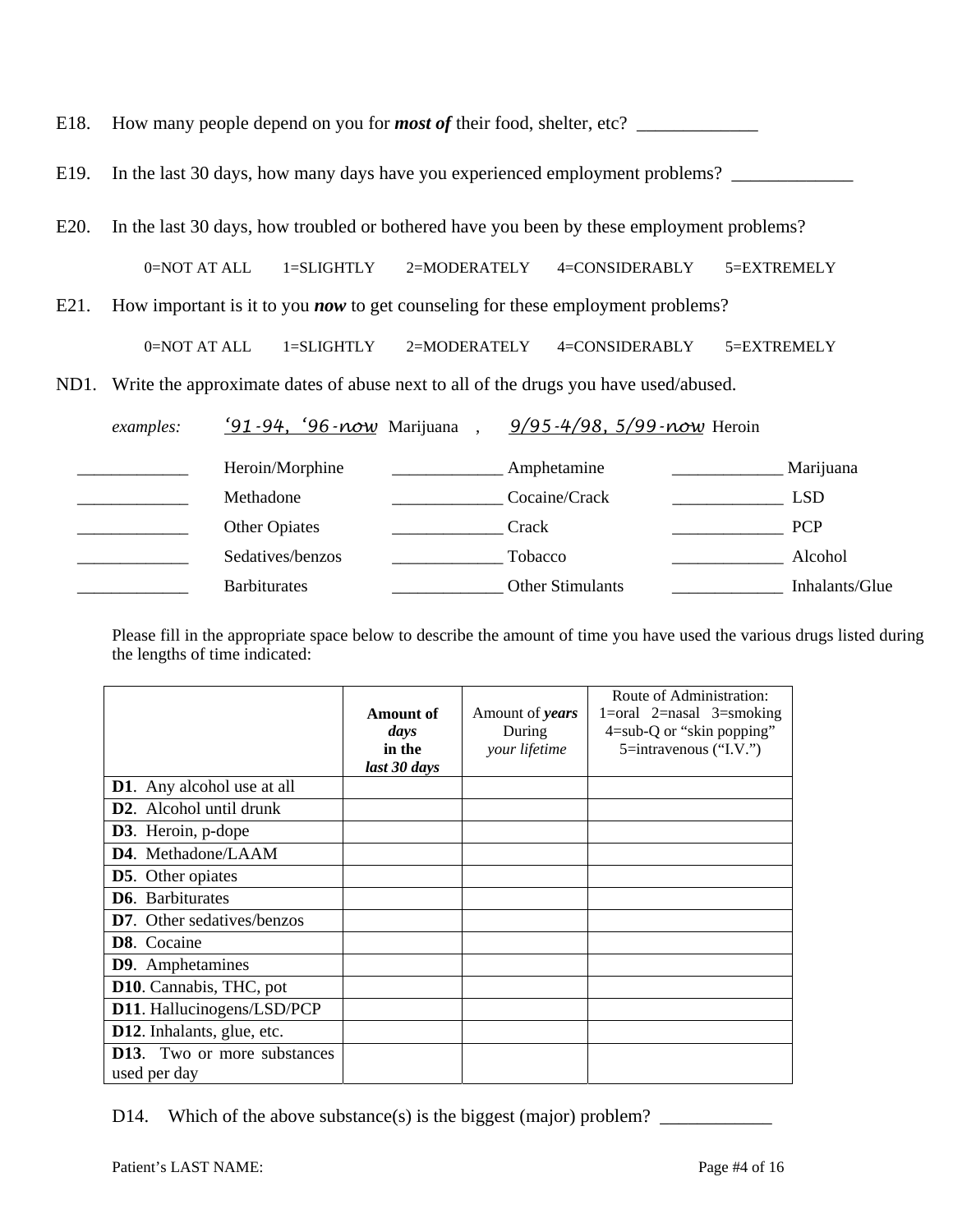|                   | D17. How many times have you: Had "D.T's" from alcohol?                                                                                                                                                                  |                |                                                                     | <u> 1989 - Jan Stein Stein Stein Stein Stein Stein Stein Stein Stein Stein Stein Stein Stein Stein Stein Stein S</u> |                   |
|-------------------|--------------------------------------------------------------------------------------------------------------------------------------------------------------------------------------------------------------------------|----------------|---------------------------------------------------------------------|----------------------------------------------------------------------------------------------------------------------|-------------------|
|                   |                                                                                                                                                                                                                          |                | Overdosed on drugs?                                                 | $\overline{\phantom{a}}$                                                                                             |                   |
| D <sub>18</sub> . | How many times in your life have you been treated for:                                                                                                                                                                   | Alcohol Abuse? |                                                                     |                                                                                                                      |                   |
|                   |                                                                                                                                                                                                                          | Drug Abuse?    |                                                                     |                                                                                                                      |                   |
| D <sub>19</sub> . | How many of these times treated were for detox only?                                                                                                                                                                     | Alcohol?       |                                                                     |                                                                                                                      |                   |
|                   |                                                                                                                                                                                                                          | Drug(s)        |                                                                     |                                                                                                                      |                   |
| <b>D20.</b>       | In the last 30 days, how much money (dollars) did you spend on:                                                                                                                                                          | Alcohol?       | $\overline{\phantom{a}}$ . The contract of $\overline{\phantom{a}}$ |                                                                                                                      |                   |
|                   |                                                                                                                                                                                                                          | Drug(s)        |                                                                     |                                                                                                                      |                   |
| D21.              | In the last 30 days, how many days have you been treated in an outpatient setting for alcohol<br>or drug abuse (include professional counseling sessions and all self-help groups like AA, NA,<br>SMART Recovery, etc.)? |                |                                                                     |                                                                                                                      |                   |
| D22.              | In the last 30 days, how many days have you experienced problems with:                                                                                                                                                   | Alcohol?       |                                                                     |                                                                                                                      |                   |
|                   |                                                                                                                                                                                                                          | Drug(s)?       |                                                                     |                                                                                                                      |                   |
| D23.              | In the last 30 days, how troubled or bothered have you been by these problems?                                                                                                                                           |                |                                                                     |                                                                                                                      |                   |
|                   | Alcohol: 0=NOT AT ALL                                                                                                                                                                                                    | $l = SLIGHTLY$ |                                                                     | 2=MODERATELY 4=CONSIDERABLY                                                                                          | 5=EXTREMELY       |
|                   | $Drug(s): 0=NOT AT ALL 1=SLIGHTLY$                                                                                                                                                                                       |                | 2=MODERATELY                                                        | 4=CONSIDERABLY                                                                                                       | 5=EXTREMELY       |
| <b>D24.</b>       | How important to you <b>now</b> is treatment for these:                                                                                                                                                                  |                |                                                                     |                                                                                                                      |                   |
|                   | Alcohol: 0=NOT AT ALL                                                                                                                                                                                                    | 1=SLIGHTLY     |                                                                     | 2=MODERATELY 4=CONSIDERABLY                                                                                          | 5=EXTREMELY       |
|                   | $Drug(s):$ 0=NOT AT ALL 1=SLIGHTLY 2=MODERATELY 4=CONSIDERABLY                                                                                                                                                           |                |                                                                     |                                                                                                                      | 5=EXTREMELY       |
|                   | ND2. Do you drink caffeinated beverages? : $\qquad \qquad$ no ______ yes ______ # __________ per day                                                                                                                     |                |                                                                     |                                                                                                                      |                   |
|                   | ND7. In Patient Hospitalization(s) for drug abuse or mental health problems, if any:                                                                                                                                     |                |                                                                     |                                                                                                                      |                   |
| Date              | Name of hospital, State                                                                                                                                                                                                  |                | Reason                                                              |                                                                                                                      | Did you complete? |
|                   | <u> 1986 - Januar Amerikaanse beheer van die volgens van die volgens van die volgens van die volgens van die volg</u>                                                                                                    |                |                                                                     |                                                                                                                      |                   |
|                   |                                                                                                                                                                                                                          |                |                                                                     |                                                                                                                      |                   |
|                   | <u> 1999 - 1999 - 1999 - 1999 - 1999 - 1999 - 1999 - 1999 - 1999 - 1999 - 1999 - 1999 - 1999 - 1999 - 1999 - 199</u>                                                                                                     |                |                                                                     |                                                                                                                      |                   |
|                   |                                                                                                                                                                                                                          |                |                                                                     |                                                                                                                      |                   |
|                   |                                                                                                                                                                                                                          |                |                                                                     |                                                                                                                      |                   |

Patient's LAST NAME:<br>
Page #5 of 16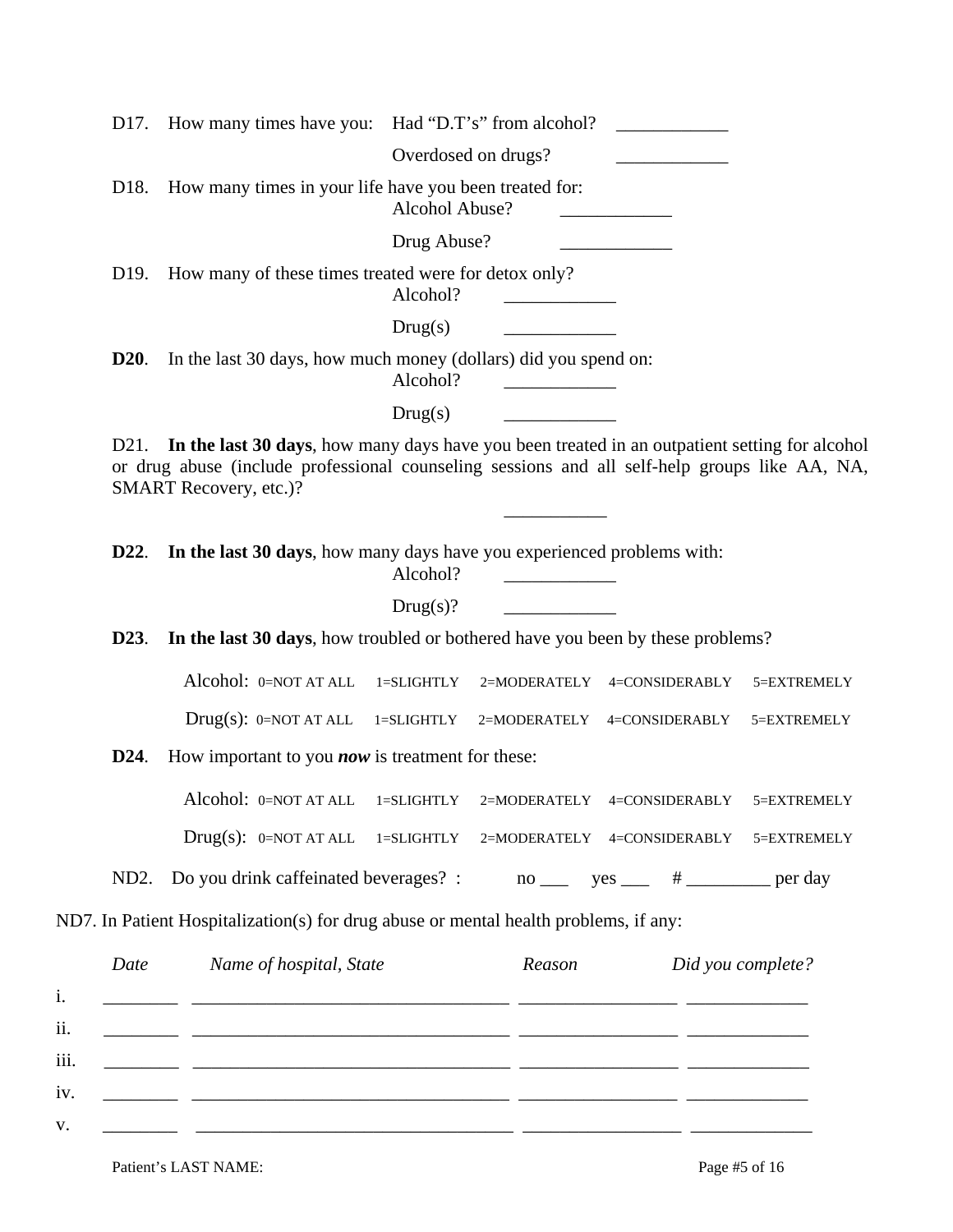| ND8. Were you ever enrolled in a medically supervised program using any of the following medications:<br>$\Box$ buprenorphine<br>$\Box$ methadone |                          |                             |             |
|---------------------------------------------------------------------------------------------------------------------------------------------------|--------------------------|-----------------------------|-------------|
| ND9. Live-in Community Program(s):<br>Name of Agency<br>Date                                                                                      |                          | <b>Agency Location</b>      | Successful? |
|                                                                                                                                                   |                          |                             |             |
| ND10. Prison Program(s):<br>Date Prison                                                                                                           |                          | Location                    | Successful? |
| ND12. Have you ever attended any <i>self help groups</i> ? $\Box$ no                                                                              |                          | $\Box$ yes If yes, list:    |             |
| Name of self help group                                                                                                                           | $#$ of meetings attended | approx. dates of attendance |             |
|                                                                                                                                                   |                          |                             |             |

## ND3. Below, describe your typical pattern of drug/alcohol use **over the last 6 months**: *example:*

| <b>Substance Abuse</b> | Drug        | How Much | How Often | How Used       |
|------------------------|-------------|----------|-----------|----------------|
| Worst problem          | Whiskey     | 1 pint   | per day   | drank straíght |
| Second worst problem   | Cocaine     | 1 líne   | 2x / day  | snorted        |
| Third worst problem    | $\n  Pot\n$ | 2 joints | 3x / week | smoked         |
| Fourth worst problem   | none        |          |           |                |

|   | <b>Substance Abuse</b> | <b>DRUG</b> | How Much | <b>How Often</b> | How Used |
|---|------------------------|-------------|----------|------------------|----------|
|   | Worst problem          |             |          |                  |          |
| 2 | Second worst problem   |             |          |                  |          |
| 3 | Third worst problem    |             |          |                  |          |
| 4 | Fourth worst problem   |             |          |                  |          |
|   | Fifth worst problem    |             |          |                  |          |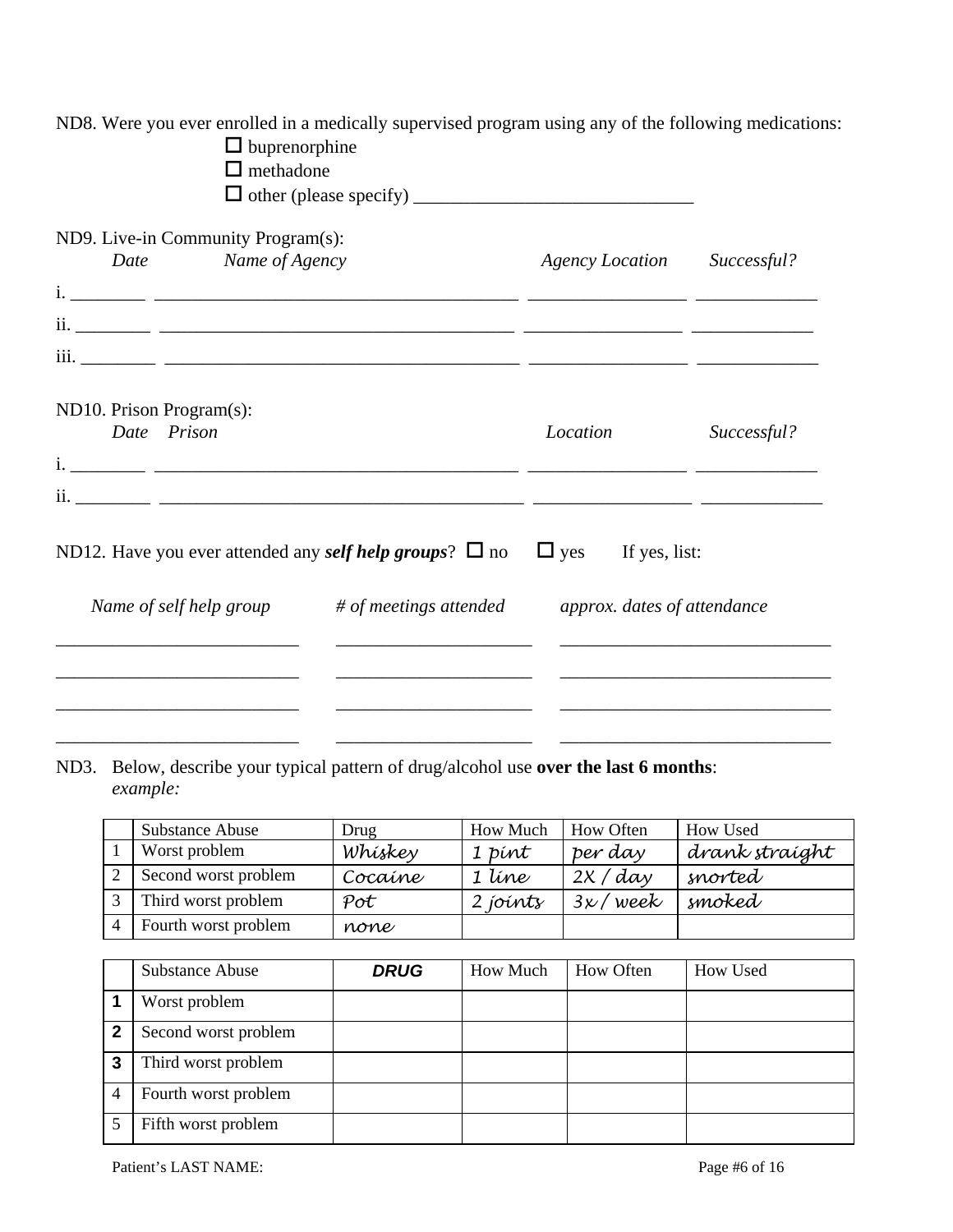The following table below relates to the three *DRUGS* listed on the previous page as worst, second worst, and third worst problems (if any other besides opioids):

|    |                                                                                                                                                      | <b>DRUG1</b> |    | <b>DRUG2</b> |    |     | <b>DRUG3</b> |
|----|------------------------------------------------------------------------------------------------------------------------------------------------------|--------------|----|--------------|----|-----|--------------|
|    | <b>Signs &amp; Symptoms</b>                                                                                                                          | Yes          | No | <b>Yes</b>   | No | Yes | No.          |
| 1. | Taking drugs in larger amounts or<br>for longer than intended                                                                                        |              |    |              |    |     |              |
| 2. | Wanting to cut down or stop using<br>the drug but not able to                                                                                        |              |    |              |    |     |              |
| 3. | Spending a lot of time getting,<br>using, or recovering from the use of<br>the drug's effects                                                        |              |    |              |    |     |              |
|    | 4. Craving, strong desire, or urges to<br>use the drug                                                                                               |              |    |              |    |     |              |
| 5. | Not managing to do what you<br>should do at work, home or school,<br>because of drug use.                                                            |              |    |              |    |     |              |
|    | 6. Continuing to use the drug, even<br>when it causes problems in social or<br>personal relationships                                                |              |    |              |    |     |              |
|    | 7. Giving up important social,<br>occupational or recreational<br>activities because of drug use                                                     |              |    |              |    |     |              |
| 8. | Using drugs again and again, even<br>when it puts you in danger                                                                                      |              |    |              |    |     |              |
| 9. | Continuing to use, even when you<br>know you have a physical or<br>psychological problem that could<br>have been caused or made worse<br>by the drug |              |    |              |    |     |              |
|    | 10. Needing more of the drug to get the<br>same effect, or getting less of an<br>effect over time with the same<br>amount of drug (tolerance)        |              |    |              |    |     |              |
|    | 11. Development of withdrawal<br>symptoms, which can be relieved by<br>taking more of the drug                                                       |              |    |              |    |     |              |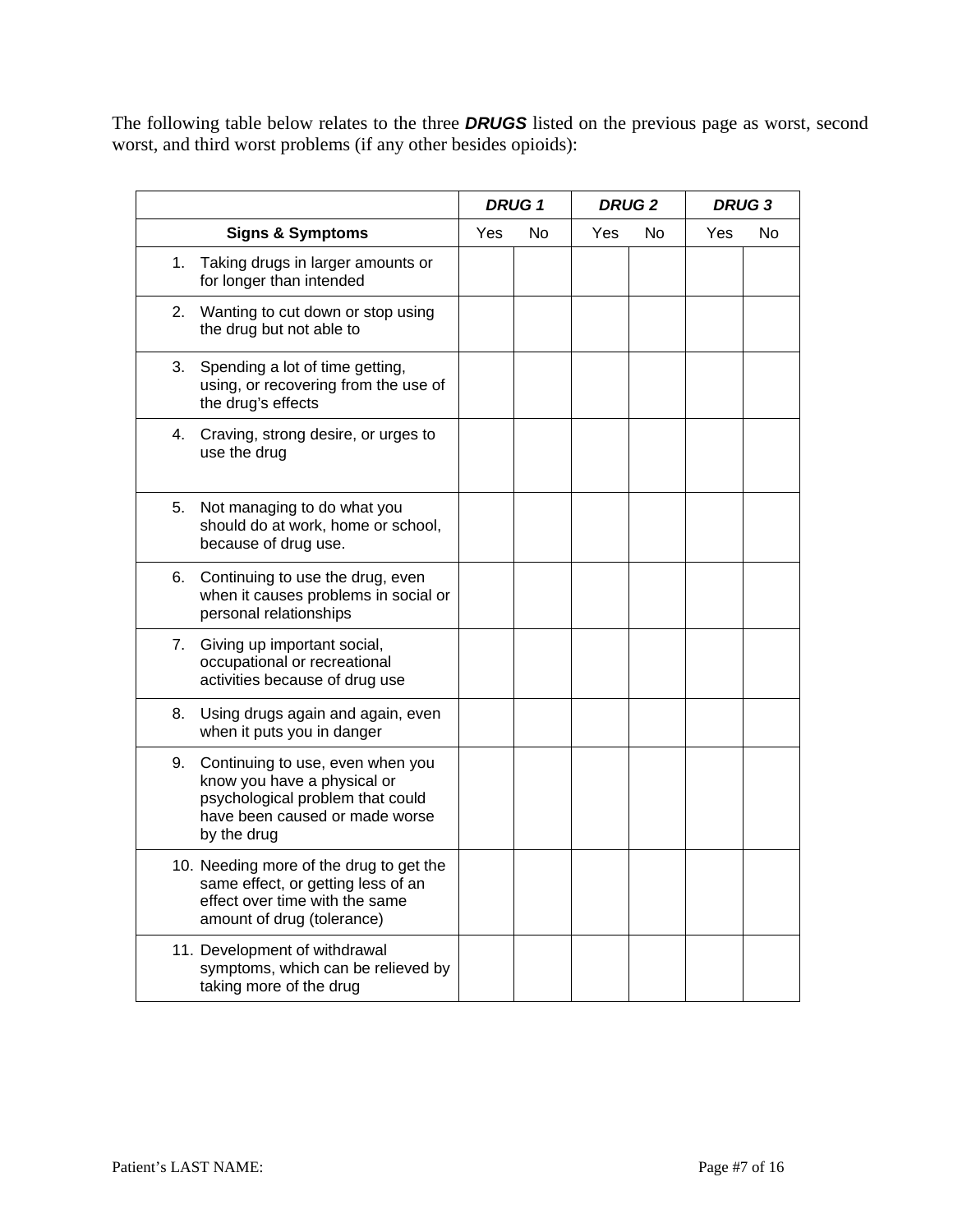ND5. Which, if any, of the following factors have contributed to your substance use? Check the item if it is relevant to **when you first started using**. Also, check the item accordingly if it is relevant to your most **recent use**. In the third column, list the related drug.

| <b>Drug Use Factor</b>         | <b>Early Use</b> | <b>Recent Use</b> | <b>Involved Substance</b>  |  |  |
|--------------------------------|------------------|-------------------|----------------------------|--|--|
|                                |                  |                   | <i>(examples)</i>          |  |  |
| To counter act anxiety         |                  |                   |                            |  |  |
| To lure others into sex        |                  |                   | <u>Klonopin</u><br>Cocaine |  |  |
| To try something new           |                  |                   |                            |  |  |
| To relieve boredom             |                  |                   |                            |  |  |
| To have an euphoric effect     |                  |                   |                            |  |  |
| To overcome shyness            |                  |                   |                            |  |  |
| To fit in with friends         |                  |                   |                            |  |  |
| To escape from work pressure   |                  |                   |                            |  |  |
| To escape from family pressure |                  |                   |                            |  |  |
| To escape from physical pain   |                  |                   |                            |  |  |
| To counter act depression      |                  |                   |                            |  |  |
| To counter act anxiety         |                  |                   |                            |  |  |
| To help with sleep             |                  |                   |                            |  |  |
| To help wake up, get going     |                  |                   |                            |  |  |
| To improve performance in      |                  |                   |                            |  |  |
| To feel powerful and strong    |                  |                   |                            |  |  |
| To enhance sexuality           |                  |                   |                            |  |  |
| To lure others into sex        |                  |                   |                            |  |  |
| To boost courage               |                  |                   |                            |  |  |
| To help relax                  |                  |                   |                            |  |  |
| To try something new           |                  |                   |                            |  |  |
| To avoid withdrawal            |                  |                   |                            |  |  |

ND11. Check the types of *outpatient* treatment in which you were involved:

| Type of Treatment                              | How Long | Completion? |
|------------------------------------------------|----------|-------------|
| a. Individual outpatient counseling or therapy |          |             |
| b. Group outpatient counseling or therapy      |          |             |
| c. Outpatient methadone detox                  |          |             |
| d. Outpatient methadone maintenance            |          |             |
| e. Drug problem intervention                   |          |             |
| f. Marriage counseling or therapy              |          |             |
| g. Family counseling or therapy                |          |             |
| h. Counseling or therapy                       |          |             |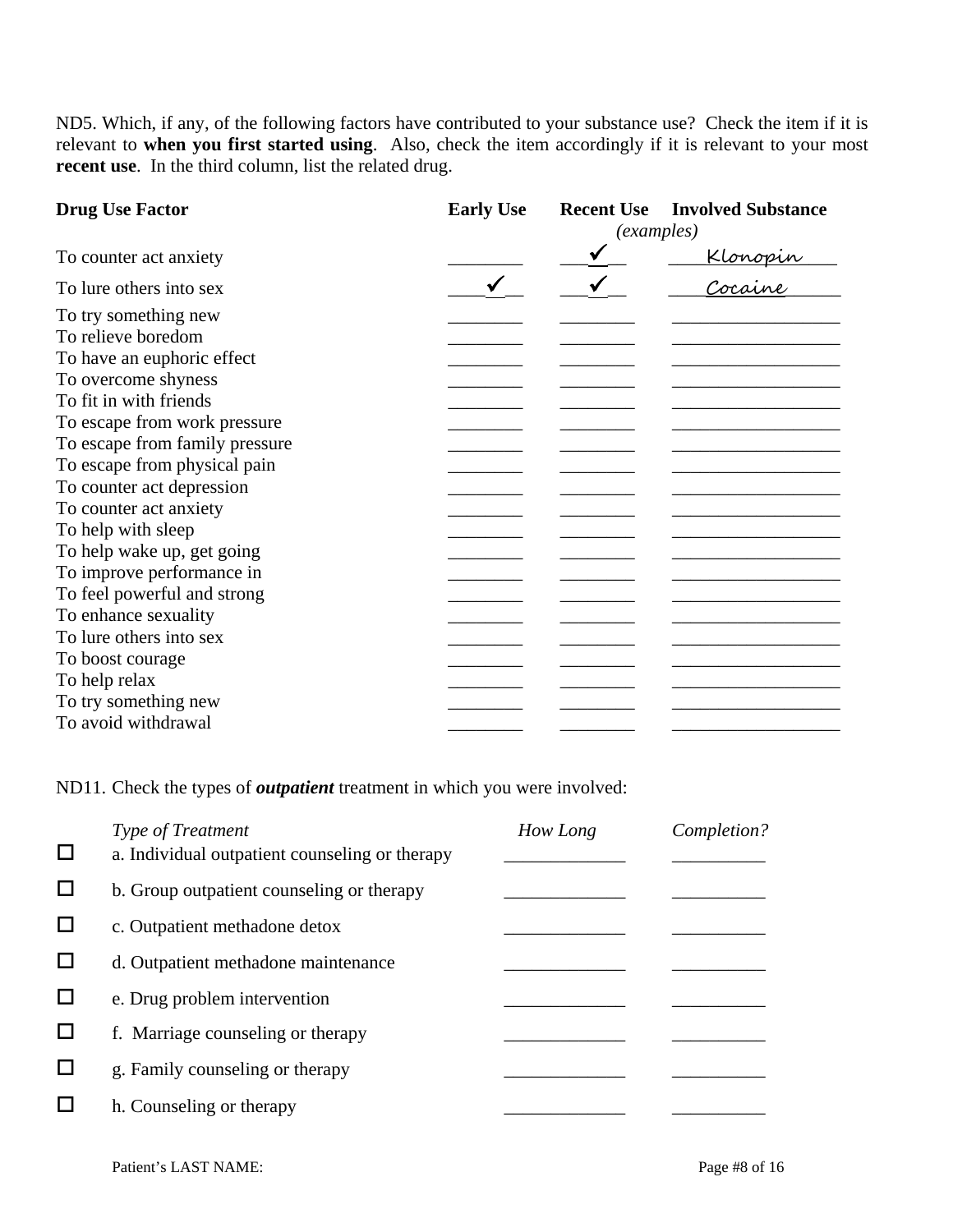ND13. Check the items below that best describe over what you relapsed in the past:

| $\Box$ Money pressures piled up.                                                                                                                                                                                                                                                                                                              |
|-----------------------------------------------------------------------------------------------------------------------------------------------------------------------------------------------------------------------------------------------------------------------------------------------------------------------------------------------|
| $\Box$ Family pressures: $\Box$ spouse $\Box$ parent $\Box$ in-law $\Box$ child<br>$\Box$ secondary relative                                                                                                                                                                                                                                  |
| $\Box$ Work pressures got to me.                                                                                                                                                                                                                                                                                                              |
| $\Box$ I can't read and that finally got to me.                                                                                                                                                                                                                                                                                               |
| $\Box$ I have really low self-esteem and just didn't care for a while.                                                                                                                                                                                                                                                                        |
| $\Box$ I became lonely and depressed.                                                                                                                                                                                                                                                                                                         |
| $\Box$ Friends pressured me into it.                                                                                                                                                                                                                                                                                                          |
| $\Box$ A relative pushed it on me.                                                                                                                                                                                                                                                                                                            |
|                                                                                                                                                                                                                                                                                                                                               |
|                                                                                                                                                                                                                                                                                                                                               |
| $\Box$ I became mentally ill $\Box$                                                                                                                                                                                                                                                                                                           |
| □ I went back to the old hangouts<br><u>□ I</u> went back to the old hangouts                                                                                                                                                                                                                                                                 |
| $\Box$ I needed a pick-me-up.                                                                                                                                                                                                                                                                                                                 |
| $\Box$ I came upon some old stash.                                                                                                                                                                                                                                                                                                            |
| $\Box$ Somebody close to me uses and after a while I caved in.                                                                                                                                                                                                                                                                                |
| $\Box$ I was pressured to get into dealing for some decent income.                                                                                                                                                                                                                                                                            |
| $\Box$ My boy/girlfriend pressured me into it.                                                                                                                                                                                                                                                                                                |
| $\Box$ I stopped attending my support group.                                                                                                                                                                                                                                                                                                  |
| □ I needed relief from pain or physical distress: headaches__ back pain __ injury __                                                                                                                                                                                                                                                          |
|                                                                                                                                                                                                                                                                                                                                               |
| $\Box$ I became disillusioned with the straight life.                                                                                                                                                                                                                                                                                         |
| $\Box$ I had a physical craving out of the blue.                                                                                                                                                                                                                                                                                              |
| $\Box$ Boredom got the better of me.                                                                                                                                                                                                                                                                                                          |
| $\Box$ My relapse was the culmination of a lot of things that slowly got out of control.                                                                                                                                                                                                                                                      |
|                                                                                                                                                                                                                                                                                                                                               |
| ND14. The <b>three biggest</b> potential relapse triggers are:                                                                                                                                                                                                                                                                                |
| a.                                                                                                                                                                                                                                                                                                                                            |
| $\mathbf{b}$ .                                                                                                                                                                                                                                                                                                                                |
|                                                                                                                                                                                                                                                                                                                                               |
| c. $\qquad \qquad$ $\qquad$ $\qquad$ $\qquad$ $\qquad$ $\qquad$ $\qquad$ $\qquad$ $\qquad$ $\qquad$ $\qquad$ $\qquad$ $\qquad$ $\qquad$ $\qquad$ $\qquad$ $\qquad$ $\qquad$ $\qquad$ $\qquad$ $\qquad$ $\qquad$ $\qquad$ $\qquad$ $\qquad$ $\qquad$ $\qquad$ $\qquad$ $\qquad$ $\qquad$ $\qquad$ $\qquad$ $\qquad$ $\qquad$ $\qquad$ $\qquad$ |
| ND15. Write out three really good reasons for staying clean and sober.                                                                                                                                                                                                                                                                        |
|                                                                                                                                                                                                                                                                                                                                               |
| <b>b.</b> The contract of the contract of the contract of the contract of the contract of the contract of the contract of the contract of the contract of the contract of the contract of the contract of the contract of the contr                                                                                                           |
| $c.$ $\overline{\phantom{a}}$                                                                                                                                                                                                                                                                                                                 |

\_\_\_\_\_\_\_\_\_\_\_\_\_\_\_\_\_\_\_\_\_\_\_\_\_\_\_\_\_\_\_\_\_\_\_\_\_\_\_\_\_\_\_\_\_\_\_\_\_\_\_\_\_\_\_\_\_\_\_\_\_\_\_\_\_\_\_\_\_\_\_\_\_\_\_\_\_\_\_\_\_\_\_\_

\_\_\_\_\_\_\_\_\_\_\_\_\_\_\_\_\_\_\_\_\_\_\_\_\_\_\_\_\_\_\_\_\_\_\_\_\_\_\_\_\_\_\_\_\_\_\_\_\_\_\_\_\_\_\_\_\_\_\_\_\_\_\_\_\_\_\_\_\_\_\_\_\_\_\_\_\_\_\_\_\_\_\_\_

\_\_\_\_\_\_\_\_\_\_\_\_\_\_\_\_\_\_\_\_\_\_\_\_\_\_\_\_\_\_\_\_\_\_\_\_\_\_\_\_\_\_\_\_\_\_\_\_\_\_\_\_\_\_\_\_\_\_\_\_\_\_\_\_\_\_\_\_\_\_\_\_\_\_\_\_\_\_\_\_\_\_\_\_

## ND16. What motivates you to seek treatment now?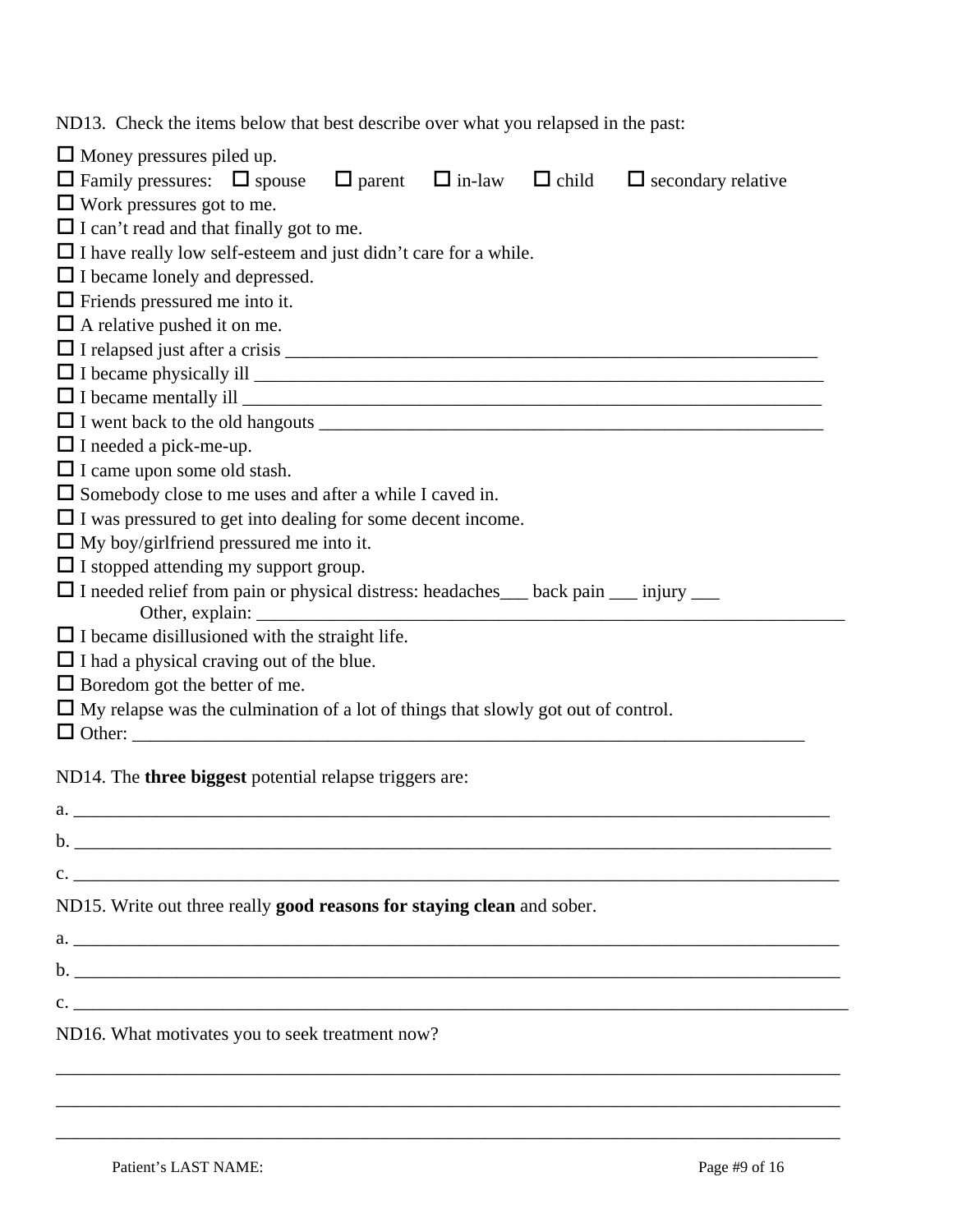## L2. Are you on probation or parole?  $0=NO$  1=YES

Please fill in the appropriate space below to describe how many times you have been **arrested** *and charged* with the following crimes listed, during the lengths of time indicated:

|                                            | Number of times  | Number of times in   |
|--------------------------------------------|------------------|----------------------|
|                                            | before adulthood | your entire lifetime |
| L3. Shoplifting/vandalism                  |                  |                      |
| L4. Parole/probation violations            |                  |                      |
| L5. Drug-related charges                   |                  |                      |
| L6. Forgery                                |                  |                      |
| L7. Weapons offense                        |                  |                      |
| L8. Burglary, larceny, breaking & entering |                  |                      |
| L9. Robbery                                |                  |                      |
| L10. Assault                               |                  |                      |
| L <sub>11</sub> . Arson                    |                  |                      |
| L <sub>12</sub> . Rape                     |                  |                      |
| L13. Homicide, manslaughter                |                  |                      |
| L14. Prostitution                          |                  |                      |
| L15. Contempt of court                     |                  |                      |
| L <sub>16</sub> . Other crime              |                  |                      |

L17. How many of the above-listed charges resulted in *convictions*?

Please fill in the appropriate space below to describe how many times you have been **arrested** *and charged* with the following crimes listed, during the lengths of time indicated:

|                                                                                                    | Number of times<br>before adulthood | Number of times in<br>your <i>entire lifetime</i> |
|----------------------------------------------------------------------------------------------------|-------------------------------------|---------------------------------------------------|
| L18. Disorderly conduct, vagrancy,<br>public intoxication or lewdness                              |                                     |                                                   |
| L19. Driving while intoxicated<br>("DWI, DUI")                                                     |                                     |                                                   |
| L20. Major driving violations<br>(reckless driving, speeding, driving)<br>without a license, etc.) |                                     |                                                   |

\_\_\_\_\_\_\_\_\_\_\_\_

L21. How many *months* were you incarcerated (in jail or detention center) in your lifetime?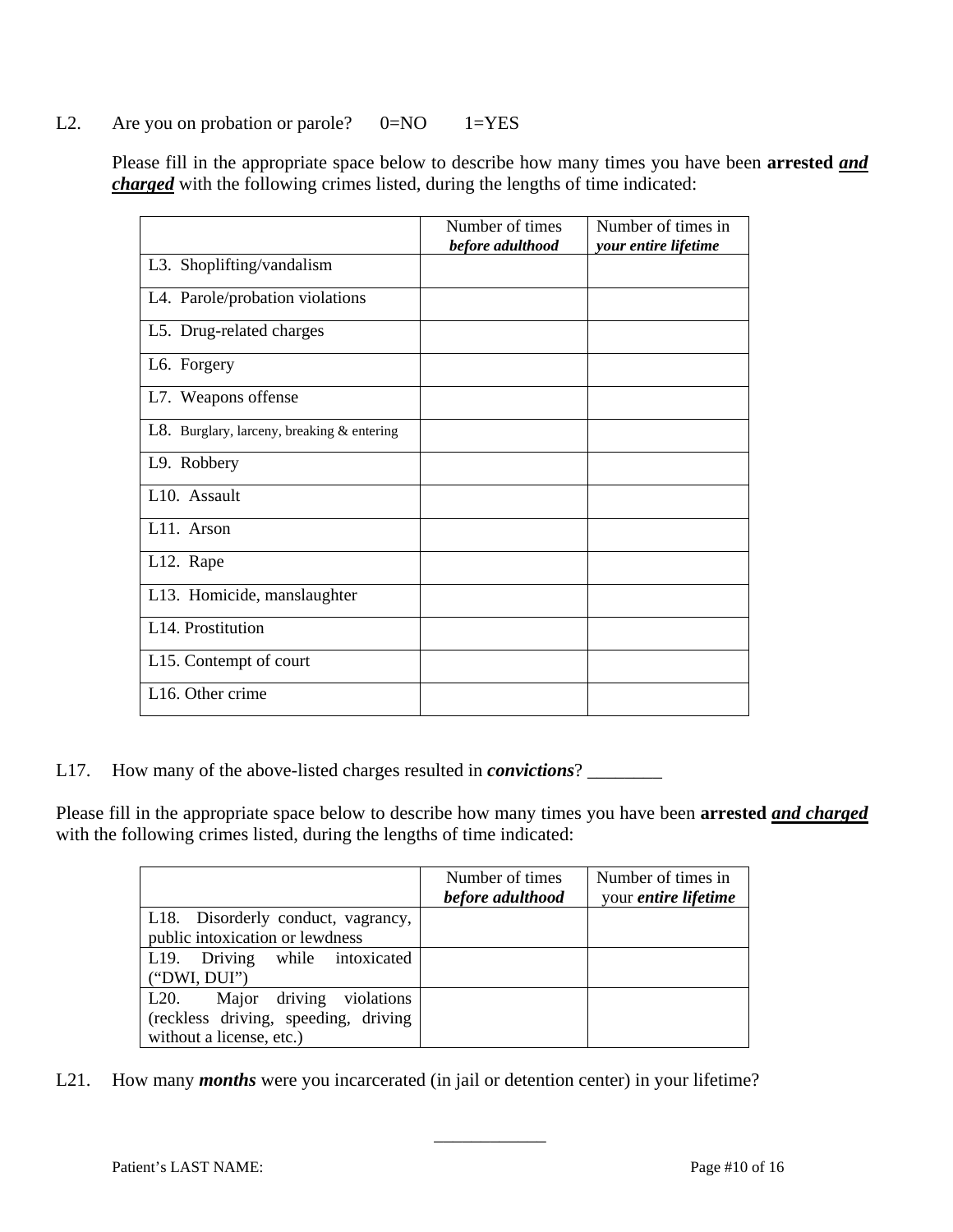|                   | L23. From the list of items in questions L3-L16 and L18-L20 what was it that you were <b>incarcerated</b> for? |                |                   |                | example: <i>L6 (forgery)</i> , <i>L19 (DWI/DUI)</i>                                           |                |             |                                                                                                            |
|-------------------|----------------------------------------------------------------------------------------------------------------|----------------|-------------------|----------------|-----------------------------------------------------------------------------------------------|----------------|-------------|------------------------------------------------------------------------------------------------------------|
| L24.              | Are you presently awaiting charges, trial or sentence?                                                         |                |                   |                | $0 = NO$                                                                                      | $1 = YES$      |             |                                                                                                            |
| L25.              |                                                                                                                |                |                   |                | example: L4 (parole violation)                                                                |                |             | From the list of items in questions L3-L16 and L18-L20, what is it that you are awaiting charges for?      |
| L26.              |                                                                                                                |                |                   |                | In the last 30 days, how many days were you detained or incarcerated?                         |                |             |                                                                                                            |
| L27.              |                                                                                                                |                |                   |                | In the last 30 days, how many hays have you engaged in illegal activities for profit?         |                |             |                                                                                                            |
| L28.              | How serious do you feel your present legal problems are?                                                       |                |                   |                |                                                                                               |                |             |                                                                                                            |
|                   | 0=NOT AT ALL                                                                                                   | 1=SLIGHTLY     |                   | 2=MODERATELY   | 4=CONSIDERABLY                                                                                |                | 5=EXTREMELY |                                                                                                            |
| L <sub>29</sub> . |                                                                                                                |                |                   |                | How important to you <i>now</i> is it to get counseling or referral for these legal problems? |                |             |                                                                                                            |
|                   |                                                                                                                |                |                   |                |                                                                                               |                |             |                                                                                                            |
|                   | 0=NOT AT ALL                                                                                                   | 1=SLIGHTLY     |                   | 2=MODERATELY   | 4=CONSIDERABLY                                                                                |                | 5=EXTREMELY |                                                                                                            |
| L30.              |                                                                                                                |                |                   |                | In the last 30 days, how much money (dollars) did you receive from illegal sources?           |                |             |                                                                                                            |
|                   |                                                                                                                |                |                   |                |                                                                                               |                |             |                                                                                                            |
|                   | drug use or psychological problem:                                                                             |                |                   |                |                                                                                               |                |             | FH. Place a check mark for any of your relatives that ever had what you would call a significant drinking, |
|                   |                                                                                                                | <b>Mother</b>  |                   | $\Box$ Alcohol | $\Box$ Drug                                                                                   | $\Box$ Psych   |             |                                                                                                            |
|                   |                                                                                                                | <b>Father</b>  |                   | $\Box$ Alcohol | $\Box$ Drug                                                                                   | $\Box$ Psych   |             |                                                                                                            |
|                   |                                                                                                                |                | <b>Brother</b> #1 | $\Box$ Alcohol | $\Box$ Drug                                                                                   | $\Box$ Psych   |             |                                                                                                            |
|                   |                                                                                                                |                | Brother #2        | $\Box$ Alcohol | $\Box$ Drug                                                                                   | $\Box$ Psych   |             |                                                                                                            |
|                   |                                                                                                                | Sister $#1$    |                   | $\Box$ Alcohol | $\Box$ Drug                                                                                   | $\Box$ Psych   |             |                                                                                                            |
|                   |                                                                                                                | Sister $#2$    |                   | $\Box$ Alcohol | $\Box$ Drug                                                                                   | $\Box$ Psych   |             |                                                                                                            |
|                   |                                                                                                                |                | Mother's Side:    |                |                                                                                               | Father's Side: |             |                                                                                                            |
|                   | Grandmother                                                                                                    | $\Box$ Alcohol | $\Box$ Drug       | $\Box$ Psych   | $\Box$ Alcohol                                                                                |                | $\Box$ Drug | $\Box$ Psych                                                                                               |
|                   | <b>Grandfather</b>                                                                                             | $\Box$ Alcohol | $\Box$ Drug       | $\Box$ Psych   | $\Box$ Alcohol                                                                                |                | $\Box$ Drug | $\Box$ Psych                                                                                               |
| Aunt              |                                                                                                                | $\Box$ Alcohol | $\Box$ Drug       | $\Box$ Psych   | $\Box$ Alcohol                                                                                |                | $\Box$ Drug | $\Box$ Psych                                                                                               |

**Uncle** Alcohol Drug Psych Alcohol Drug Psych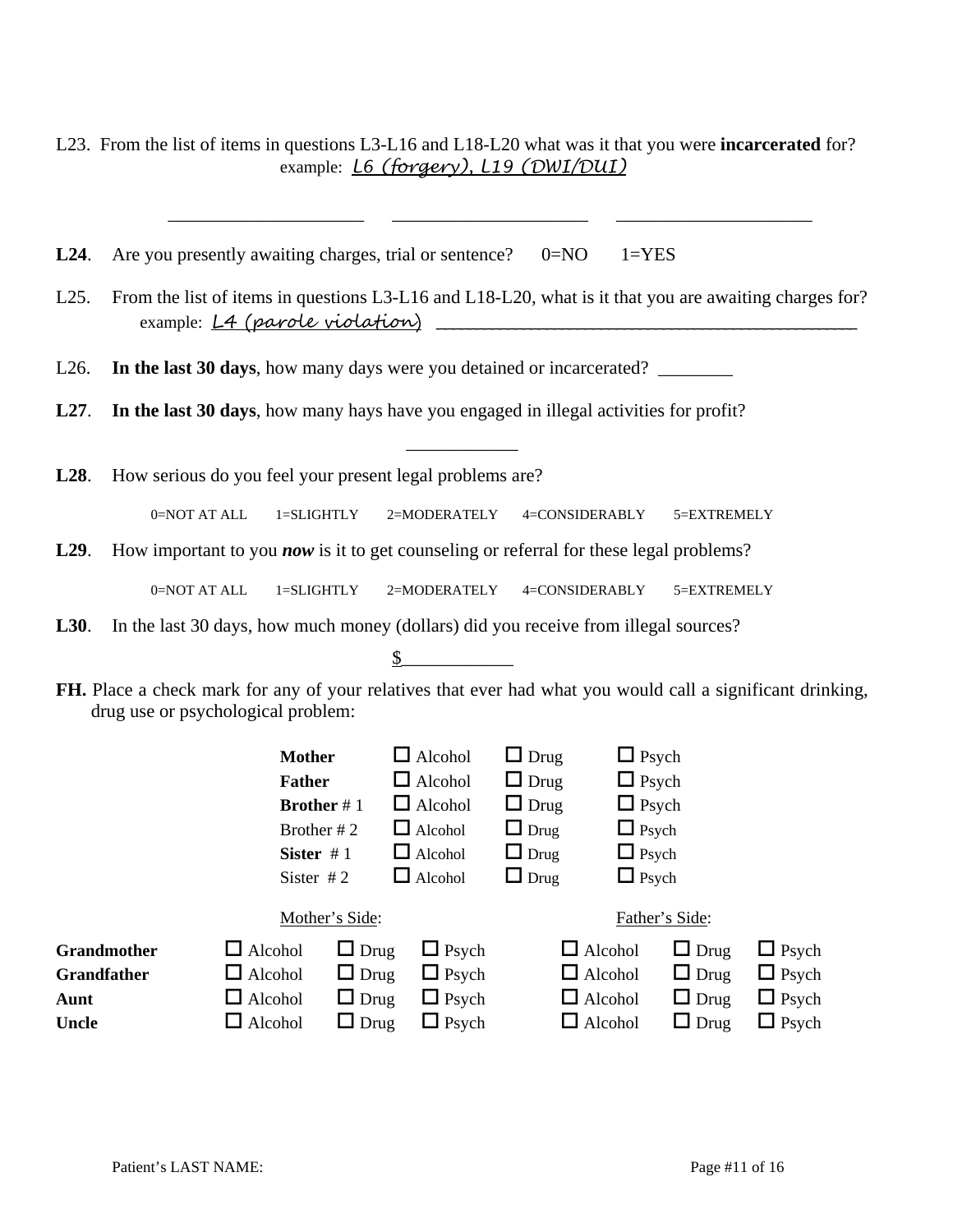**F9a-18**. Have you had significant periods in which you have experienced serious problems getting along with:

|             |                                                                                     |                                                                            | <b>Last 30 Days</b> |                |                  | In Your Lifetime                                                                                            |
|-------------|-------------------------------------------------------------------------------------|----------------------------------------------------------------------------|---------------------|----------------|------------------|-------------------------------------------------------------------------------------------------------------|
|             | Mother                                                                              |                                                                            |                     | $No=0$ $Yes=1$ | $No = 0$         | $Yes=1$                                                                                                     |
|             | Father                                                                              |                                                                            |                     | $No=0$ $Yes=1$ |                  | $No=0$ $Yes=1$                                                                                              |
|             | <b>Brothers/Sisters</b>                                                             |                                                                            |                     | $No=0$ $Yes=1$ |                  | $No=0$ $Yes=1$                                                                                              |
|             | Sexual partner/Spouse                                                               |                                                                            |                     | $No=0$ $Yes=1$ |                  | $No=0$ $Yes=1$                                                                                              |
|             | Children                                                                            |                                                                            |                     | $No=0$ $Yes=1$ |                  | $No=0$ $Yes=1$                                                                                              |
|             |                                                                                     | Other Significant Family,                                                  |                     |                |                  |                                                                                                             |
|             |                                                                                     | Specify                                                                    |                     | $No=0$ $Yes=1$ |                  | $No=0$ $Yes=1$                                                                                              |
|             | Close friends                                                                       |                                                                            | $No = 0$            | $Yes=1$        |                  | $No=0$ $Yes=1$                                                                                              |
|             | Neighbors                                                                           |                                                                            |                     | $No=0$ $Yes=1$ |                  | $No=0$ $Yes=1$                                                                                              |
|             | Co-Workers                                                                          |                                                                            |                     | $No=0$ $Yes=1$ |                  | $No=0$ $Yes=1$                                                                                              |
| F19.        | In the last 30 days, how many days have you had serious conflicts:                  |                                                                            |                     |                |                  |                                                                                                             |
|             | With your family                                                                    |                                                                            |                     |                |                  |                                                                                                             |
|             |                                                                                     | With other people (not family)                                             |                     |                |                  |                                                                                                             |
|             |                                                                                     |                                                                            |                     |                |                  |                                                                                                             |
| <b>F20.</b> | In the last 30 days, how troubled or bothered have you been by family problems?     |                                                                            |                     |                |                  |                                                                                                             |
|             | 0=NOT AT ALL                                                                        | $1 = SLIGHTLY$                                                             |                     | 2=MODERATELY   | 4=CONSIDERABLY   | 5=EXTREMELY                                                                                                 |
| F22.        |                                                                                     |                                                                            |                     |                |                  | How important is it to you <i>now</i> to receive counseling or treatment for these <i>family problems</i> ? |
|             | 0=NOT AT ALL                                                                        | 1=SLIGHTLY                                                                 |                     | 2=MODERATELY   | 4=CONSIDERABLY   | 5=EXTREMELY                                                                                                 |
|             | NF1. Do you have children? no _____ yes _____ If yes, please fill in the following: |                                                                            |                     |                |                  |                                                                                                             |
| Name        |                                                                                     | Age                                                                        |                     | Child's home   |                  | Custody or special concerns                                                                                 |
|             |                                                                                     |                                                                            |                     |                |                  |                                                                                                             |
|             | people in your life? (circle best answer):                                          |                                                                            |                     |                |                  | NF2. Would you say you have had close, long lasting, personal relationships with any of the following       |
|             |                                                                                     |                                                                            |                     |                |                  |                                                                                                             |
|             | Mother                                                                              | <b>YES</b>                                                                 | N <sub>O</sub>      |                | <b>UNCERTAIN</b> | <b>DID NOT KNOW</b>                                                                                         |
|             | Father                                                                              | <b>YES</b>                                                                 | NO                  |                | <b>UNCERTAIN</b> | <b>DID NOT KNOW</b>                                                                                         |
|             | $\mathbf{D}$ $\mathbf{A}$ $\mathbf{C}$                                              | $\overline{r}$ $\overline{r}$ $\overline{r}$ $\overline{r}$ $\overline{r}$ | $\overline{1}$      |                | $\cdots$         | $\cdots$ $\alpha$ $\cdots$ $\alpha$                                                                         |

| Mother            | YES | NO. | <b>UNCERTAIN</b> | DID NOT KNOW          |
|-------------------|-----|-----|------------------|-----------------------|
| Father            | YES | NO. | <b>UNCERTAIN</b> | <b>DID NOT KNOW</b>   |
| Brothers/Sisters  | YES | NO. | <b>UNCERTAIN</b> | <b>NO SUCH PERSON</b> |
| Significant Other | YES | NO. | <b>UNCERTAIN</b> | <b>NO SUCH PERSON</b> |
| Children          | YES | NO. | <b>UNCERTAIN</b> | NO SUCH PERSON        |
| <b>Friends</b>    | YES | NO. | <b>UNCERTAIN</b> | NO SUCH PERSON        |
|                   |     |     |                  |                       |

P2. Do you receive a pension for a psychiatric disability?  $\Box$  yes  $\Box$  no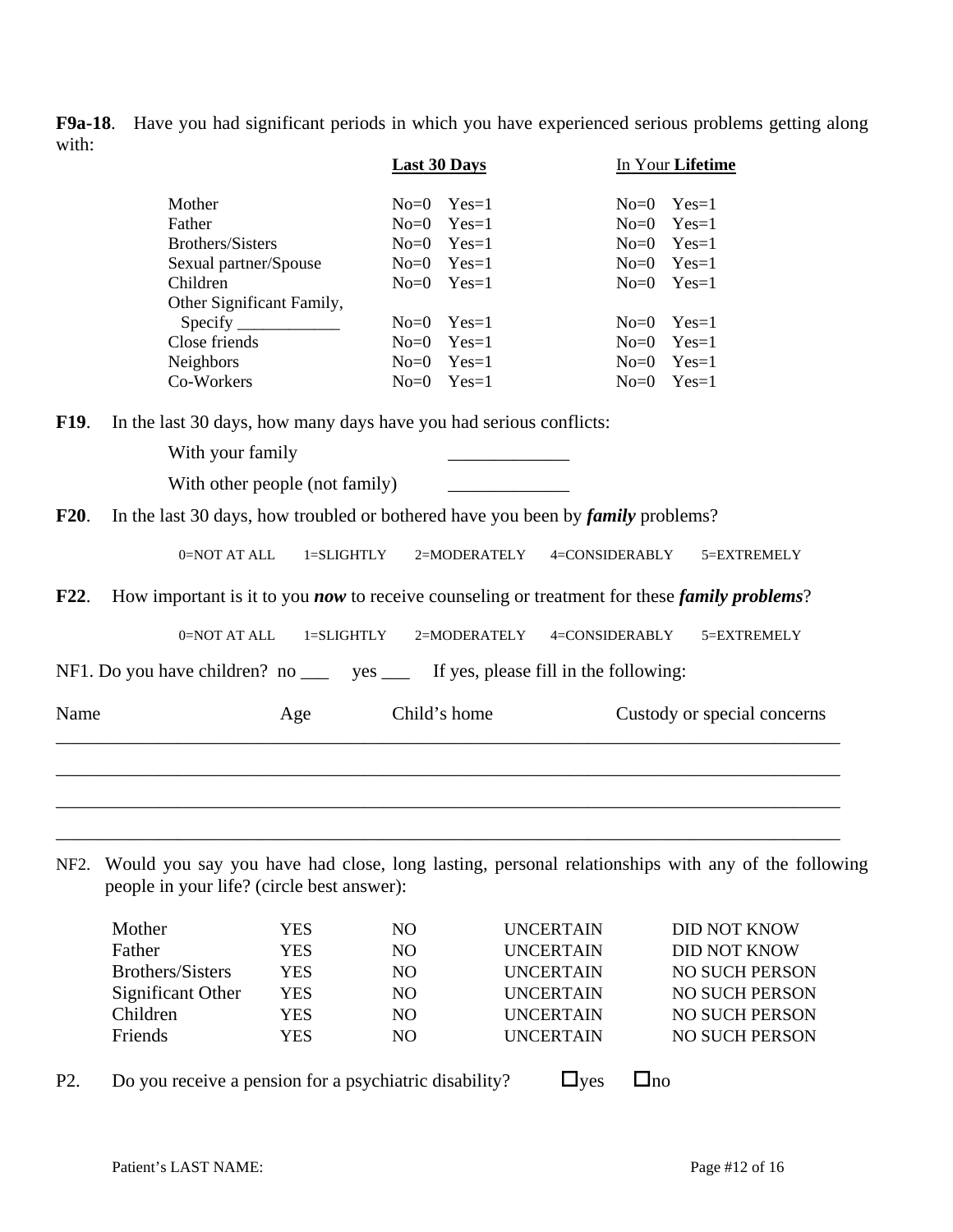| NP1 a. Have you ever seriously considered suicide?            | $\Box$ yes $\Box$ no |  |
|---------------------------------------------------------------|----------------------|--|
| NP1 b. Have you ever attempted suicide?                       | $\Box$ ves $\Box$ no |  |
| NP1 c. Have you been seriously considering suicide this week? | $\Box$ ves $\Box$ no |  |

NP1 d. If you answered "yes" to questions NP1 a, b or c, please explain when and why:

**P3-10**. Have you had a significant period (that was *not* a direct result of drug/alcohol use), in which you have . . . . . . (Circle either "No=0" or "Yes=1")

\_\_\_\_\_\_\_\_\_\_\_\_\_\_\_\_\_\_\_\_\_\_\_\_\_\_\_\_\_\_\_\_\_\_\_\_\_\_\_\_\_\_\_\_\_\_\_\_\_\_\_\_\_\_\_\_\_\_\_\_\_\_\_\_\_\_\_\_\_\_\_\_\_\_\_\_\_\_\_\_\_\_\_\_

\_\_\_\_\_\_\_\_\_\_\_\_\_\_\_\_\_\_\_\_\_\_\_\_\_\_\_\_\_\_\_\_\_\_\_\_\_\_\_\_\_\_\_\_\_\_\_\_\_\_\_\_\_\_\_\_\_\_\_\_\_\_\_\_\_\_\_\_\_\_\_\_\_\_\_\_\_\_\_\_\_\_\_\_

\_\_\_\_\_\_\_\_\_\_\_\_\_\_\_\_\_\_\_\_\_\_\_\_\_\_\_\_\_\_\_\_\_\_\_\_\_\_\_\_\_\_\_\_\_\_\_\_\_\_\_\_\_\_\_\_\_\_\_\_\_\_\_\_\_\_\_\_\_\_\_\_\_\_\_\_\_\_\_\_\_\_\_\_

\_\_\_\_\_\_\_\_\_\_\_\_\_\_\_\_\_\_\_\_\_\_\_\_\_\_\_\_\_\_\_\_\_\_\_\_\_\_\_\_\_\_\_\_\_\_\_\_\_\_\_\_\_\_\_\_\_\_\_\_\_\_\_\_\_\_\_\_\_\_\_\_\_\_\_\_\_\_\_\_\_\_\_\_

|                                         | Past 30 Days |                | In Your Adult Life |                | During Childhood |         |
|-----------------------------------------|--------------|----------------|--------------------|----------------|------------------|---------|
| Experienced serious depression          | $No=0$       | $Yes=1$        | $No=0$             | $Yes=1$        | $No=0$           | $Yes=1$ |
| Experienced serious anxiety or tension  | $No = 0$     | $Yes=1$        | $No=0$             | $Yes=1$        | $No = 0$         | $Yes=1$ |
| <b>Experienced hallucinations</b>       |              | $No=0$ $Yes=1$ |                    | $No=0$ $Yes=1$ | $No = 0$         | $Yes=1$ |
| Experienced trouble understanding,      |              |                |                    |                |                  |         |
| concentrating or remembering            | $No = 0$     | $Yes=1$        | $No=0$             | $Yes=1$        | $No=0$           | $Yes=1$ |
| Experienced trouble controlling         |              |                |                    |                |                  |         |
| violent behavior                        | $No=0$       | $Yes=1$        | $No = 0$           | $Yes=1$        | $No=0$           | $Yes=1$ |
| Experienced serious thoughts of suicide | $No = 0$     | $Yes=1$        | $No = 0$           | $Yes=1$        | $No = 0$         | $Yes=1$ |
| Attempted suicide                       | $No = 0$     | $Yes=1$        | $No=0$             | $Yes=1$        | $No=0$           | $Yes=1$ |
| Been prescribed medication for          |              |                |                    |                |                  |         |
| any psychological/emotional problem     | $No = 0$     | $Yes=1$        | $No=0$             | $Yes=1$        | $No=0$           | $Yes=1$ |

**P11**. **In the last 30 days**, how many days have you experienced these psychological/emotional problems

 $(i,\text{isted above})$ ?  $\Box$ no  $\Box$ yes:  $\Box$ 

**P12**. **In the last 30 days**, how much have you been troubled or bothered by these psychological or emotional problems?

0=NOT AT ALL 1=SLIGHTLY 2=MODERATELY 4=CONSIDERABLY 5=EXTREMELY

**P13**. How important to you *now* is treatment for these psychological problems?

0=NOT AT ALL 1=SLIGHTLY 2=MODERATELY 4=CONSIDERABLY 5=EXTREMELY

NP2. Have you had a significant period (that was *not* a direct result of drug/alcohol use), in which you have experienced. . . . (Circle either "No" or "Yes"). [Continued on next page]

|                             | Past 30 Days |     | In Your Adult Life |     | During Childhood |            |
|-----------------------------|--------------|-----|--------------------|-----|------------------|------------|
| Confusion                   | No           | Yes | No                 | Yes | No               | Yes        |
| <b>Eating Problems</b>      | No           | Yes | No                 | Yes | No               | <b>Yes</b> |
| Anorexia nervosa or bulimia | No           | Yes | No                 | Yes | No               | Yes        |

Patient's LAST NAME: Page #13 of 16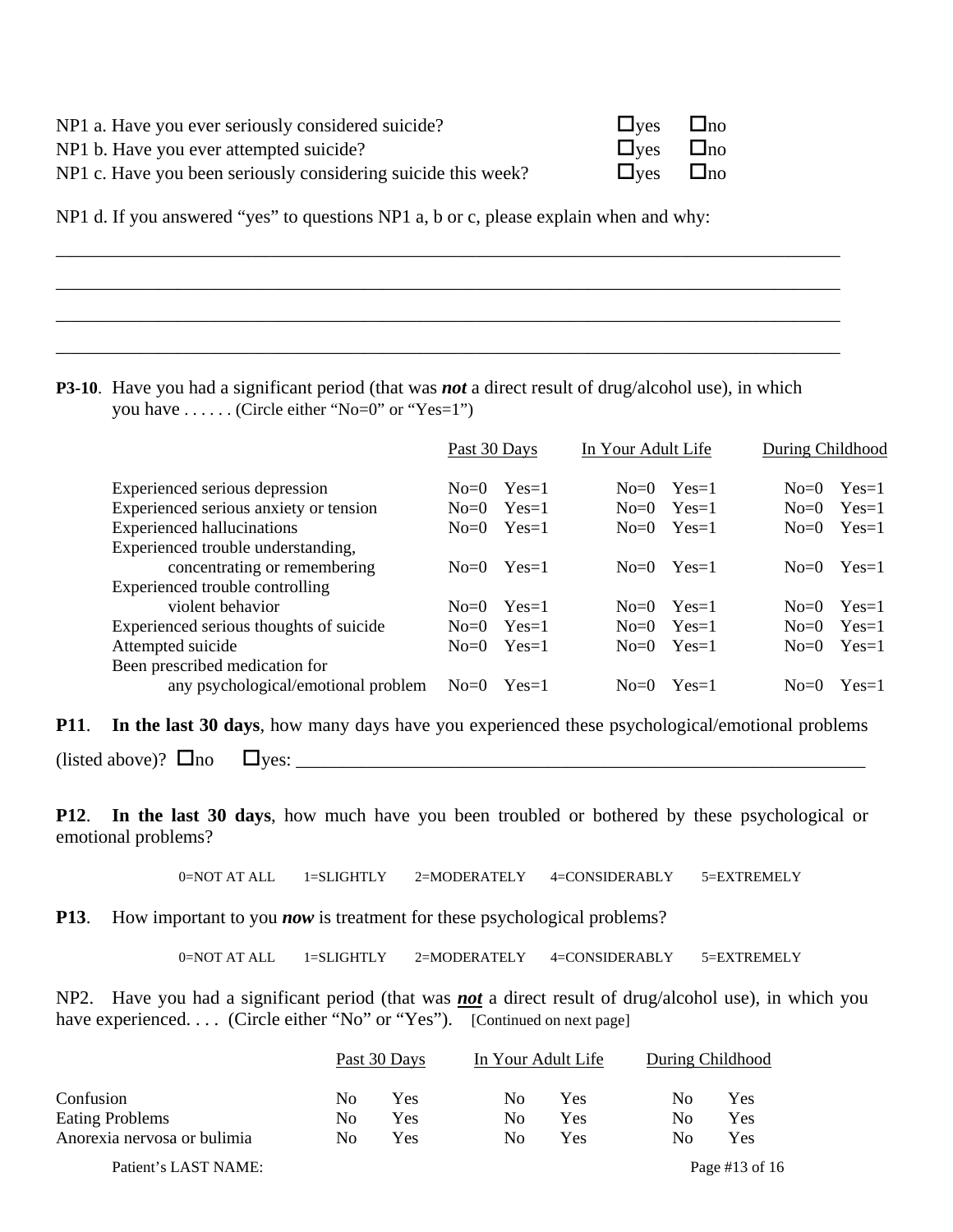|                                  | Past 30 Days |     | In Your Adult Life |     | During Childhood |     |
|----------------------------------|--------------|-----|--------------------|-----|------------------|-----|
| Hearing voices that aren't there | No           | Yes | No                 | Yes | No               | Yes |
| Seeing things that aren't there  | No           | Yes | No.                | Yes | No               | Yes |
| Racing thoughts                  | No           | Yes | No.                | Yes | No               | Yes |
| Sleep problems                   | No           | Yes | No                 | Yes | No               | Yes |
| Wide mood swings                 | No           | Yes | No                 | Yes | No               | Yes |

NP3. Please use this space to explain any major problems you have now or have had in the past. that you think is important, and which is not explained elsewhere in this form:

| NR1. Is it your belief that withdrawal symptoms contribute to what makes you continue to use drugs?<br>$\Box$ yes<br>$\Box$ no |
|--------------------------------------------------------------------------------------------------------------------------------|
| NR3. Were you ever drug-free for a period of time since being addicted? $\Box$ yes<br>$\Box$ no                                |
| NR4. What was the longest period of time totally opioid-free (including methadone) since being addicted?                       |
| NR5. Do you think <i>cravings</i> were a major factor in your relapse? $\Box$ yes<br>$\Box$ no                                 |
|                                                                                                                                |
|                                                                                                                                |
|                                                                                                                                |
|                                                                                                                                |
|                                                                                                                                |
|                                                                                                                                |
|                                                                                                                                |
|                                                                                                                                |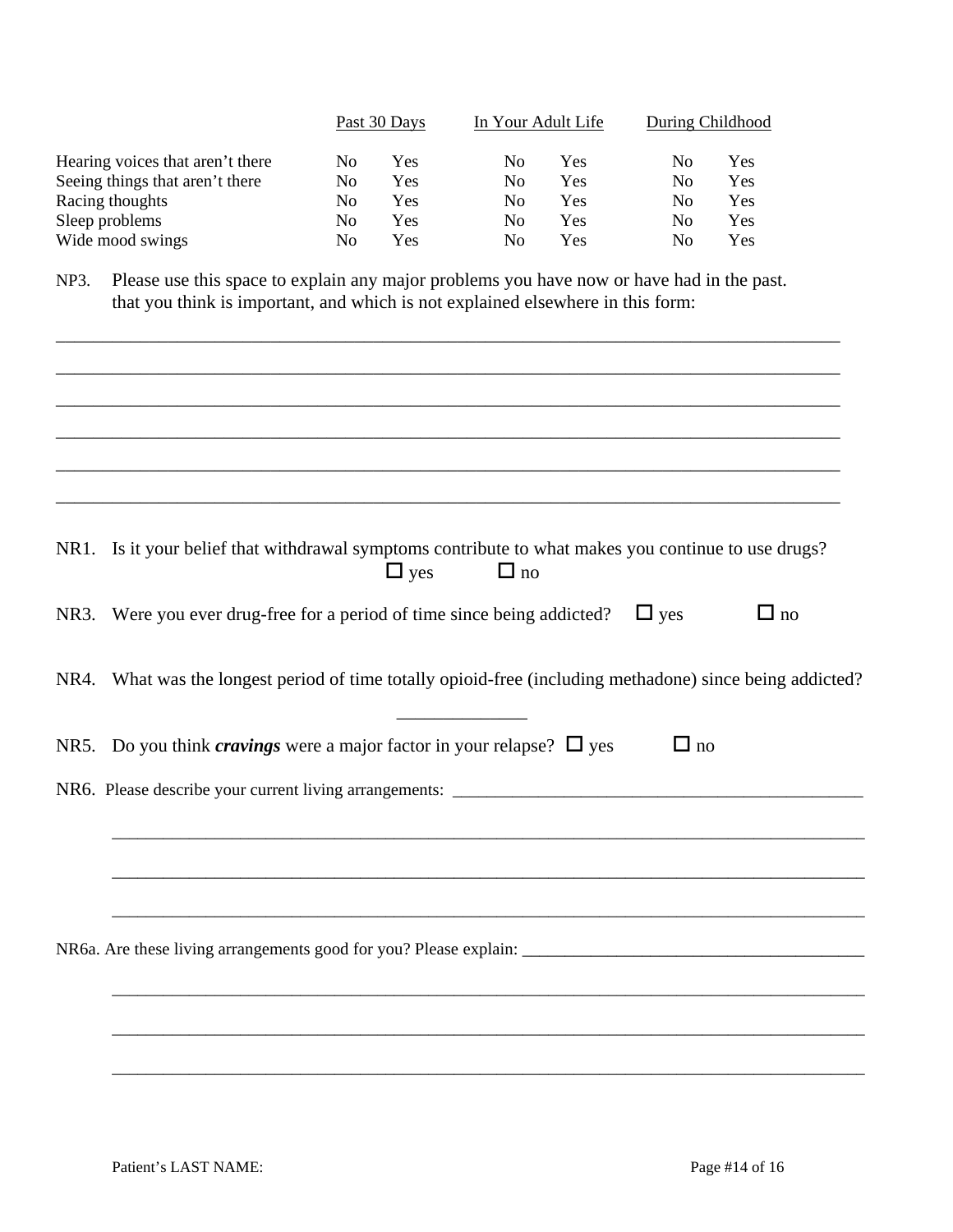## **MEDICAL QUESTIONNAIRE**

|                                                                                          | Unsure | NO. | <b>YES</b> |
|------------------------------------------------------------------------------------------|--------|-----|------------|
| 1. Do you have any brain or neurological problems?                                       |        |     |            |
| 2. Have you lost consciousness or blacked out in the last 6 months?                      |        |     |            |
| 3. Do you have epilepsy or a history of seizures?                                        |        |     |            |
| 4. Have you experienced major head trauma or had a seizure in the last 6 month?          |        |     |            |
| 5. Do you have a thyroid disorder like low or high thyroid activity                      |        |     |            |
| 6. Do you have diabetes or high blood sugar?                                             |        |     |            |
| 7. If you have diabetes, is it difficult to keep well controlled with medications?       |        |     |            |
| 8. Do you have high blood pressure or hypertension?                                      |        |     |            |
| 9. If you have high blood pressure, is it difficult to keep well controlled with         |        |     |            |
| medication?                                                                              |        |     |            |
| 10. Have you ever had a myocardial infarction or heart attack?                           |        |     |            |
| 11. Have you had a heart attack in the last 6 months?                                    |        |     |            |
| 12. Do you have angina from a heart condition?                                           |        |     |            |
| 13. If you have angina, is it called <b>UNSTABLE</b> ANGINA?                             |        |     |            |
| 14. Are you UNABLE to walk up two flights of stairs without getting short of             |        |     |            |
| breath, tightness your chest or chest pain?                                              |        |     |            |
| 15. Do you have a cardiac dysrhythmia or irregular heart beat?                           |        |     |            |
| 16. Has a doctor ever told you that you have a heart murmur?                             |        |     |            |
| 17. Do you have mitral valve prolapse?                                                   |        |     |            |
| 18. Have you ever had an infection of your heart valves or "bacterial endocarditis?"     |        |     |            |
| 19. Do you have anything wrong with the valves in your heart or anything at all          |        |     |            |
| wrong with your heart?                                                                   |        |     |            |
| 20. Have you ever had congestive heart failure or "CHF?"                                 |        |     |            |
| 21. Do you have ankle swelling?                                                          |        |     |            |
|                                                                                          |        |     |            |
| 22. Do you smoke cigarettes?                                                             |        |     |            |
| 23. Do you ingest drugs by smoking?                                                      |        |     |            |
| 24. Do you have emphysema or obstructive lung disease?                                   |        |     |            |
| 25. Do you have asthma or wheezing of the lungs?                                         |        |     |            |
| 26. If you have you asthma, have you had a serious asthma attack in the last 2<br>weeks? |        |     |            |
| 27. Do you now have a respiratory infection such as bronchitis, pneumonia or             |        |     |            |
| tuberculosis?                                                                            |        |     |            |
| 28. Have you ever had hepatitis or been infected with a hepatitis virus?                 |        |     |            |
| 29. Do you currently have active hepatitis now?                                          |        |     |            |
| 30. Do you now have, or have you ever had cirrhosis of the liver?                        |        |     |            |
| 31. Do you have reflux of stomach contents into your chest, gastroesophageal reflux      |        |     |            |
| disease (GERD) or hiatal hernia?                                                         |        |     |            |
| 32. Have you ever had an eating disorder such as anorexia nervosa or bulimia?            |        |     |            |
| 33. Have you had an active ulcer of the stomach or intestine in the past month           |        |     |            |
| (a.k.a. gastric ulcer or duodenal ulcer)?                                                |        |     |            |
| 34. Do you now have any active disease of the urinary system such as kidney              |        |     |            |
| stones, blood in your urine, difficulty urinating or painful urination? (do not include  |        |     |            |
| trouble urinating due to opiate use)                                                     |        |     |            |
| 35. Have you ever has chemotherapy?                                                      |        |     |            |
| 36. Do you have any infections or infectious disease now?                                |        |     |            |
| 37. Do you have fibromyalgia?                                                            |        |     |            |
| 38. Do you have now, or have you ever had Lyme Disease?                                  |        |     |            |